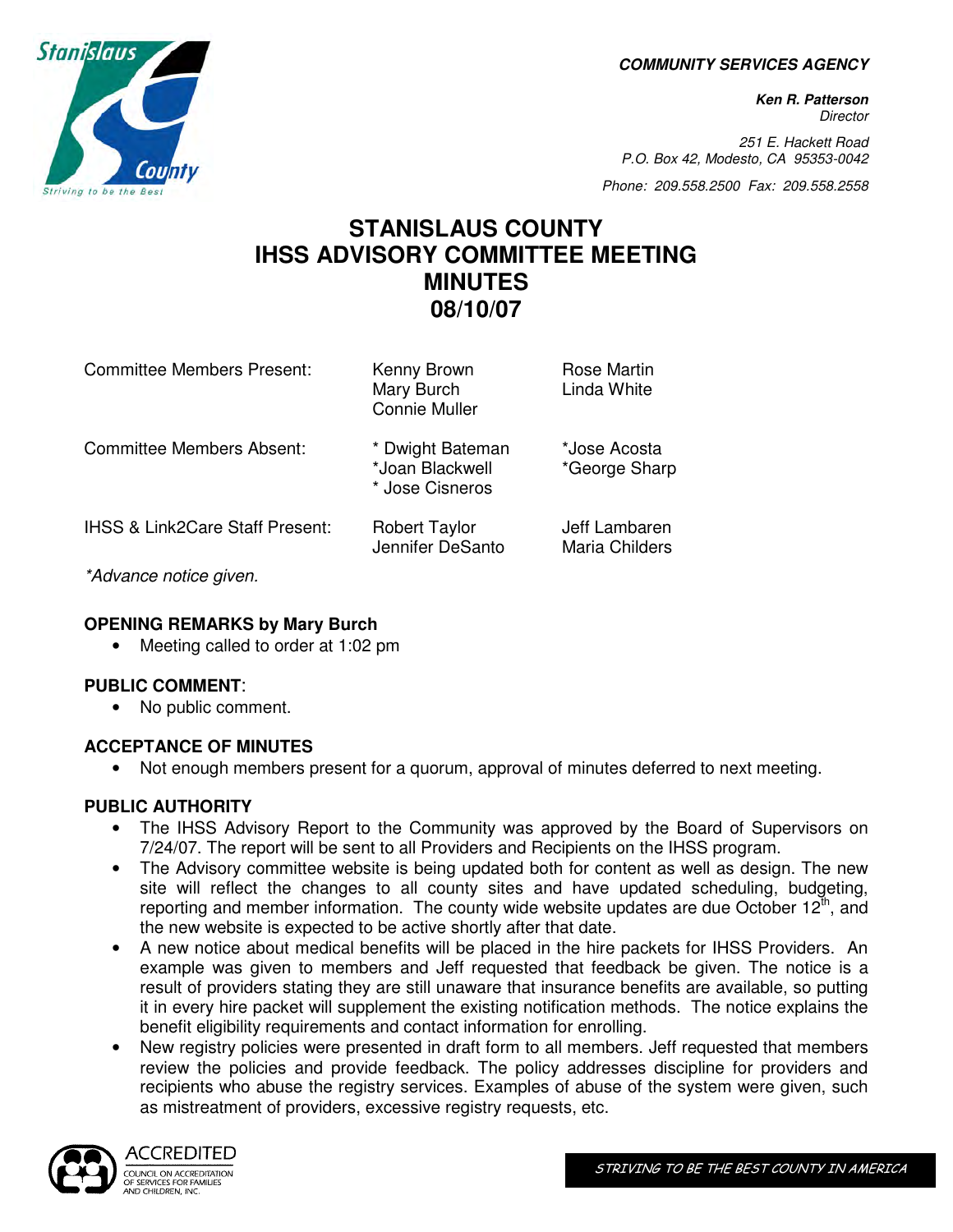• Linda White was reappointed by the Board. The delay of the appointment was due to an oversight, but has been corrected.

## **STATE BUDGET STATUS**

- Jeff read a letter from Fabian Nunez, the Speaker of the State Assembly, addressed to Senator Ackerman regarding the deadlock over the budget. Based on the letter and comments from analysts, the budget is expected to be delayed for a considerable amount of time.
- Supervisor DeMartini commented that there are a lot of political issues in play regarding the budget, and services and programs have funding, but the legislature will have to choose to exercise the power to release funds or come to an agreement before they will be able to distribute funds for the programs.
- Maria Childers commented that because the IHSS program is 95% federally funded, there should be no effect to IHSS provider paychecks even if the State budget continues to be delayed.

## **COMMITTEE BUDGET**

• Jeff handed out the final committee budget for the '06/'07 budget year. The committee spent just under 50% of the funds allotted. The remaining funds will be

## **COMMUNITY MARKETING UPDATE**

- The costs for the Penny Saver ad which had been previously approved by the committee were misquoted by Link2Care staff. The ad costs were \$1,938 per week, not for 52 weeks. Link2Care staff had researched the cost for a Modesto Bee ad, which ranged from approximately \$500 to \$650 for a single day. Committee members requested research be done on ad cost for outlying cities as well as other forms of advertising, and the committee will discuss the options at the next meeting. Connie expressed an interest in finding providers for the IHSS Registry over finding additional members for the committee.
- The new ad for the '07/'08 Eldercare directory was distributed. Connie suggested adding that transportation to the meeting was available.

## **GENERAL UPDATE**

- Jeff reported there was a lawsuit brought against the City of Oakland for failing to have disabilities planning as part of their emergency disaster plan. No monetary damages are being sought, it is just an injunctive request. Dwight Bateman is working with Stanislaus County, trying to address the problem in our county.
- Robert stated that DHS is sending a Medi-Cal notice requesting all Medi-Cal recipients bring their BIC cards to doctor appointments. Previously patients could use their social security numbers and not show their cards, but that will no longer be accepted.
- Mary Burch questioned when planning for the retreat would begin. After a short discussion on locations, the committee requested Jennifer research some meeting sites and report back next month.

Meeting adjourned @ 1:48 PM, Jennifer DeSanto, Recorder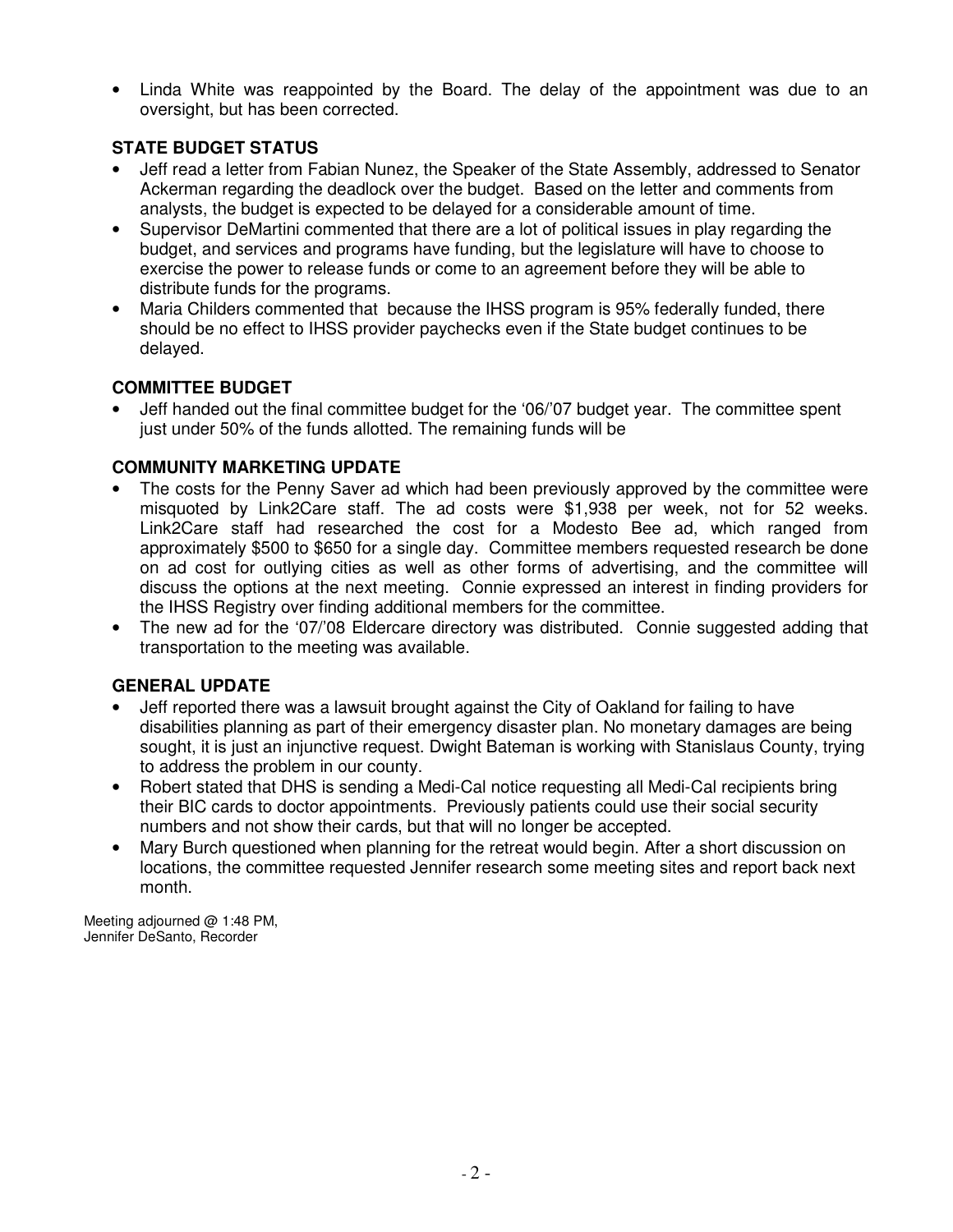| IHSS ADVISORY COMMITTEE BUDGET FOR FY 2006/2007 - QUARTERLY EXPENDITURE REPORTING |                          |
|-----------------------------------------------------------------------------------|--------------------------|
|                                                                                   |                          |
|                                                                                   |                          |
|                                                                                   |                          |
|                                                                                   |                          |
|                                                                                   |                          |
|                                                                                   |                          |
|                                                                                   |                          |
|                                                                                   |                          |
|                                                                                   |                          |
|                                                                                   | onah hear - ona+ eleimne |
|                                                                                   |                          |
|                                                                                   |                          |

 $100\%$  June-07 % OF FY Report QTR:

52,966.00 Proposed & Cammittee<br>Proposed & BUDGET<br>Final Budget ALLOCATION inc \$52,966 CFL 06/07-2 Advisory

| Remaining<br>balance                  | (unspent)                    |             |                             |                                                                                                                                      |                                                                              |                                      |                              |                                    |                                                                                                                                                        | 29684.63                               | 29,684.63    | <b>SOO</b>    |
|---------------------------------------|------------------------------|-------------|-----------------------------|--------------------------------------------------------------------------------------------------------------------------------------|------------------------------------------------------------------------------|--------------------------------------|------------------------------|------------------------------------|--------------------------------------------------------------------------------------------------------------------------------------------------------|----------------------------------------|--------------|---------------|
| % of Alloc                            | spent                        |             |                             |                                                                                                                                      |                                                                              |                                      |                              |                                    |                                                                                                                                                        |                                        | 43.96%       |               |
| Total Claimed                         | (expenditures)               |             | <b>80012</b>                | 1,086.42                                                                                                                             | 9208.48                                                                      | 95.56                                | 8,650,8                      | <b>2,000,0</b>                     | 50#1                                                                                                                                                   | 8o                                     | 23,281,37    | (0.00) err ck |
|                                       | 6/07 claim                   |             | 540.00                      |                                                                                                                                      | 9208.48                                                                      |                                      | 3,250.00                     |                                    |                                                                                                                                                        |                                        | 12,998.48    |               |
|                                       | 3/07 claim                   |             | 570,00                      | 85.77                                                                                                                                |                                                                              |                                      |                              |                                    | 140.91                                                                                                                                                 |                                        | 796.68       |               |
|                                       | 12/06 claim                  |             | 480.00                      | 447.91                                                                                                                               |                                                                              | 95.56                                | 5,400.00                     | 2,000.00                           |                                                                                                                                                        |                                        | 8,423,47     |               |
|                                       | 9/06 claim                   |             | 510.00                      | 552.74                                                                                                                               |                                                                              |                                      |                              |                                    |                                                                                                                                                        |                                        | 1,062.74     |               |
| Encumbrance<br>(based on<br>budger) - | claimed                      |             | 0.00                        | 0.00                                                                                                                                 | 0.00                                                                         | 0.00                                 | 8<br>So                      | g                                  | 8<br>So                                                                                                                                                | 0.00                                   | 8<br>0       |               |
| Allocation/<br>Budget                 | (actuals)                    | 52,966.00   | 2,100.00                    | 1,086.42                                                                                                                             | 9,208.48                                                                     | 95.56                                | 8,650.00                     | 2,000.00                           | 140.91                                                                                                                                                 | 29,684.63                              | 52,966.00    |               |
|                                       | Allocation/Budget categories | ALLOCATION: | ADVISORY COMMITTEE STIPENDS | CONTRACTED TEMPORARY STAFF (non-CSA employee)<br>in direct support of the IHSS Advisory Committee<br>(based an FY 05/06 high qtr X4) | PRINTING OF THE COMMITTEE'S ANNUAL REPORT<br>(used FY 05/06 actuals rounded) | BUSINESS CARDS FOR COMMITTEE MEMBERS | STRATEGIC MARKETING - SURVEY | ELDER CARE DIRECTORY ADVERTISEMENT | š<br>MISCELLANEOUS (Used FY 05/06 actuals rounded)<br>IHSS ADVISORY COMMITTEE TRAVEL (includes<br>travel, training, mileage, conference fees,retreat), | UNDESTGNATED ALLOCATION/BUDGET BALANCE | <b>TOTAL</b> |               |

Prior year costs claimed in 9/06: \$143 Office Team

 $\frac{1}{143}$ Total

Oracle coding: 1631-45201-62400-1006-202<br>CEC Pin: 023068

IHSS ADVISORY COMMITTEE MEMBER STIPENDS: (Authorized per Board Action Number 2001-841), Effective 10/1/05 authorized per Board Action Number 2005-809 on 10/11/05 to \$30 - one meeting per month.

Prepared by: Doreen Ott (8-4765)

P:\Excel\_files\Doreen\IHSS\Advisory Committee\[IHSS Advisory Comm Report .xls]budget 06\_07

8/3/2007 Distribution: E. Stammler MOO,M. Childers MO2, R. Ta<br>MO3, Jeff Lambaren, PA Director, Advisory Cammittee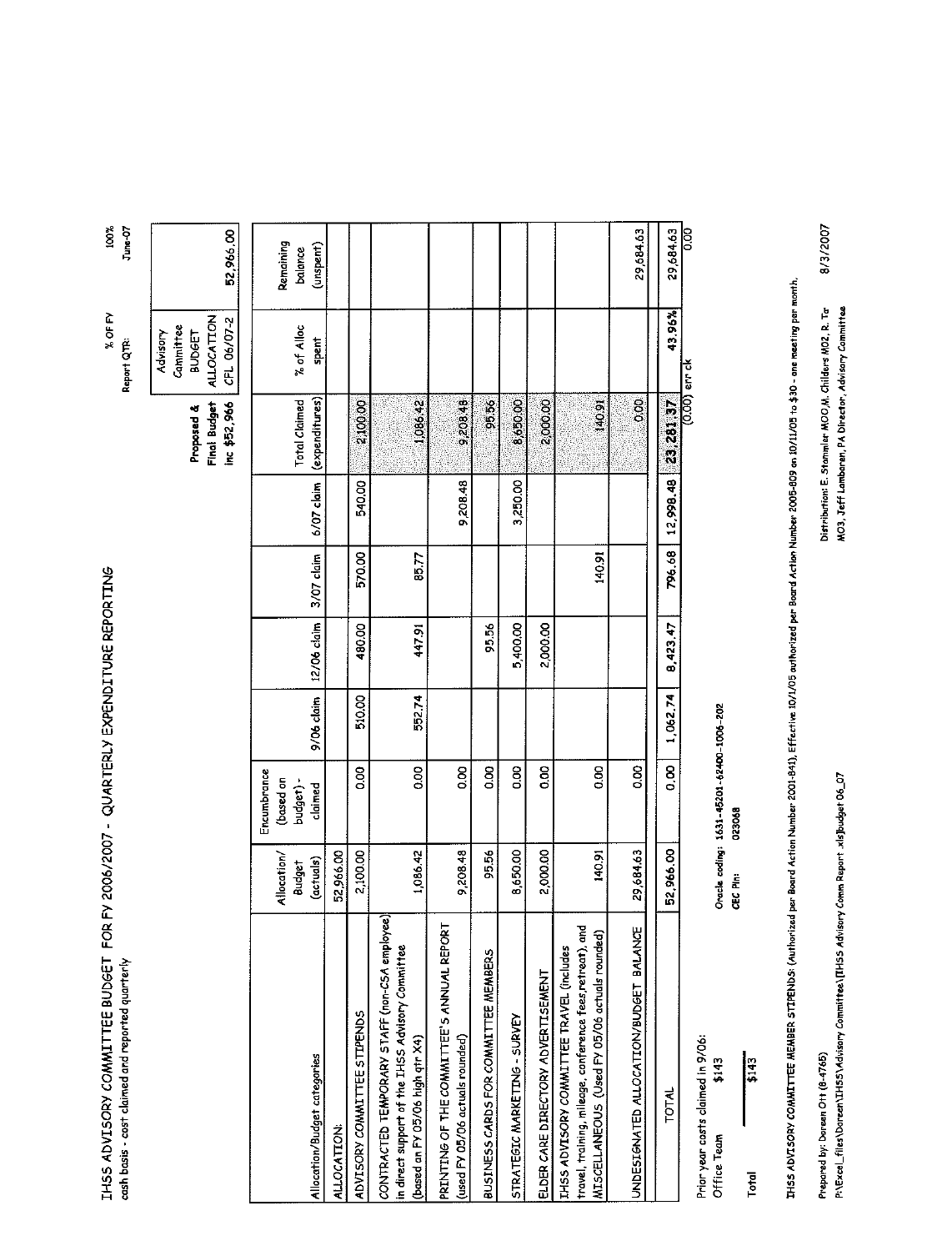

**IHSSAC**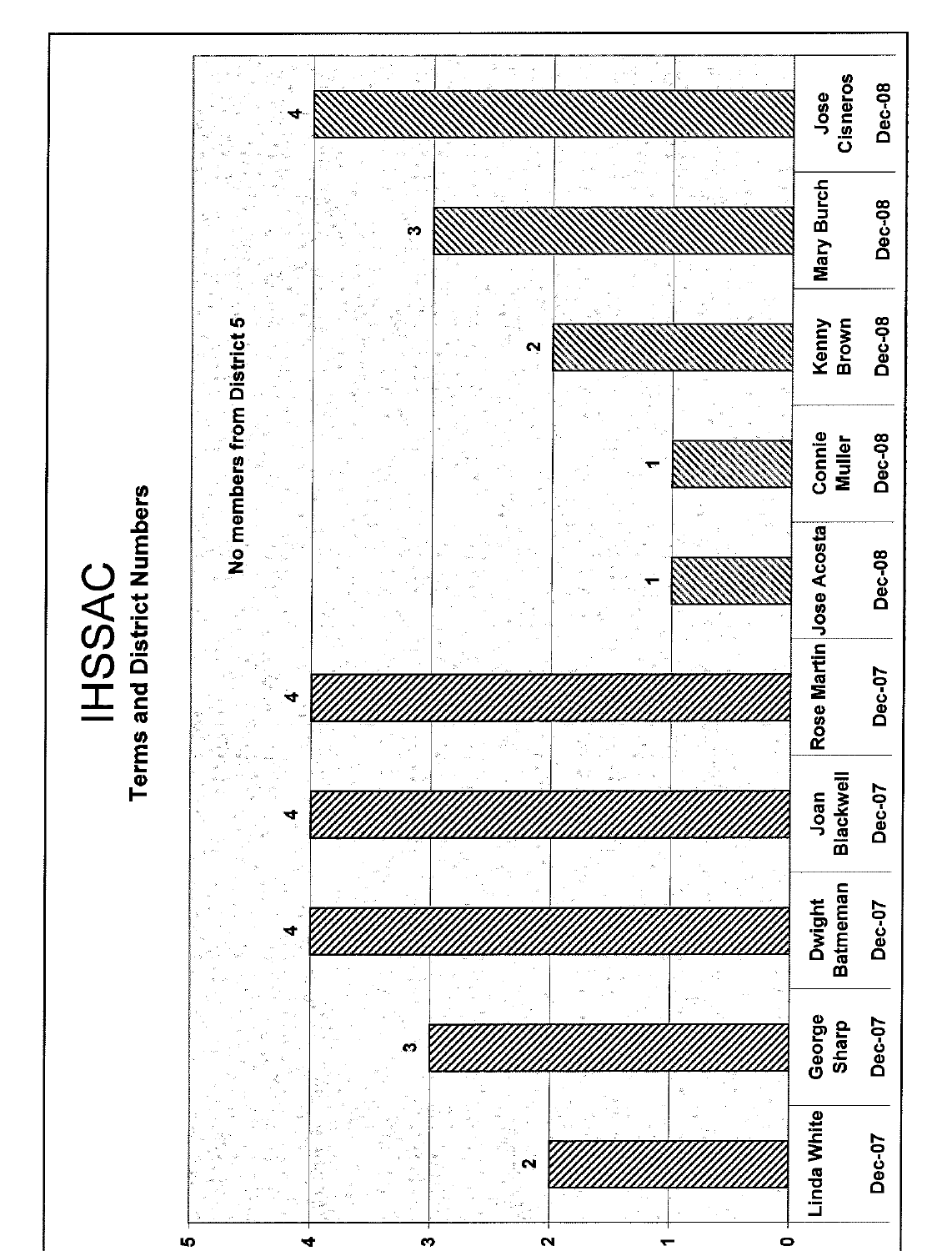## **Attention Providers: You are NOT automatically** enrolled in the Medical Insurance Program

In order to sign up for medical insurance, a provider must work an average of 75 hours per month for three months.

Once eligible, the Provider is responsible to call Link2Care at 558-4787 and request benefits. There is currently a waiting list in effect. The wait list is first come, first served, so Providers needing benefits should call as soon as they become eligible.

For more information regarding medical insurance and the waiting list, please visit the Link2Care website at www.stanlink2care.org or call us at 558-4787.

Please note: All IHSS Providers have Worker's Compensation Benefits. However, Worker's Comp benefits only pay for medical costs associated with on the job injuries.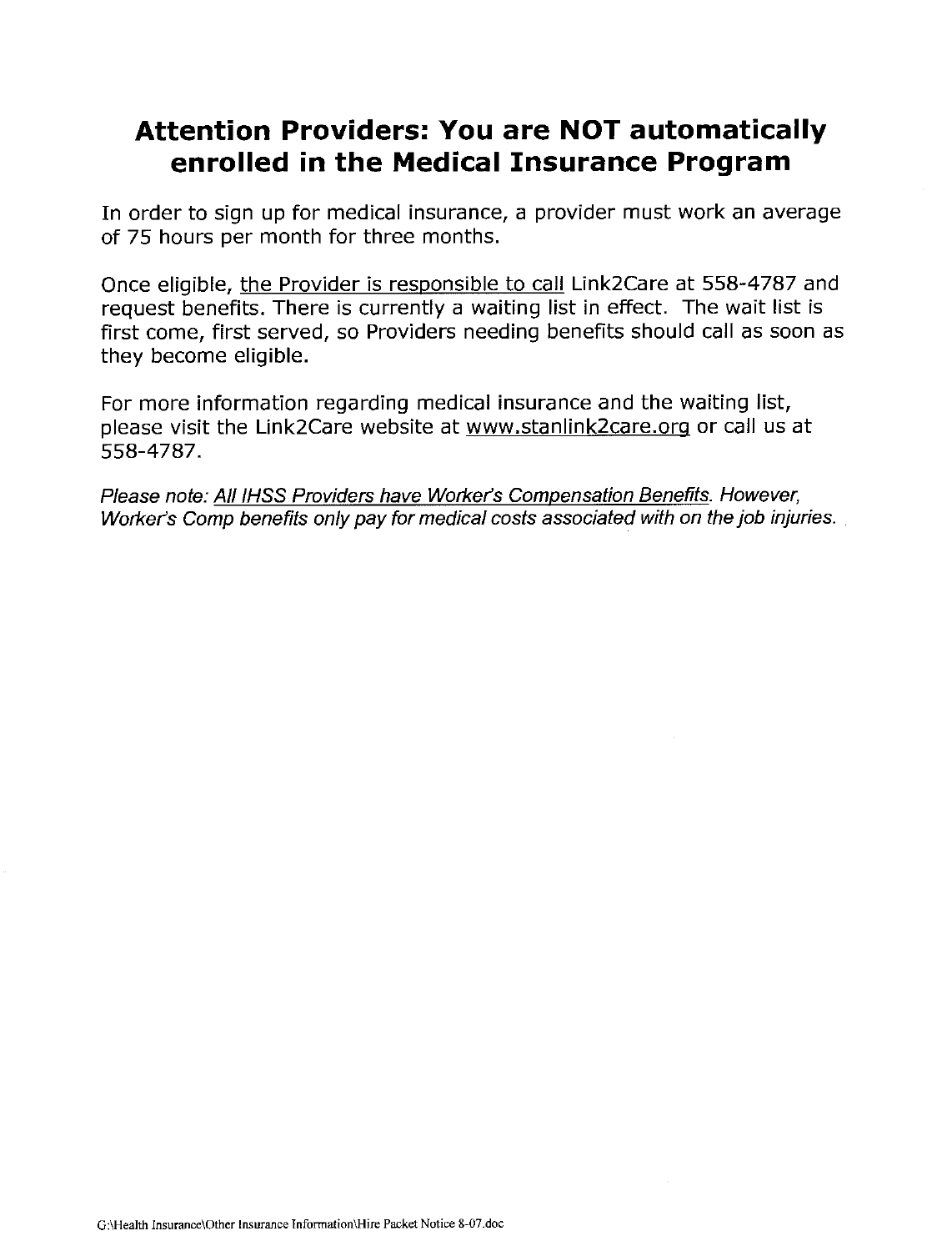# **IHSS Link2Care Registry** Provider Eligibility Policy Stanislaus County Public Authority

![](_page_5_Picture_1.jpeg)

Purpose: To clearly define the application requirements, causes for exemption, causes for removal, complaint process and appeals process for IHSS Registry

Objective: To treat all IHSS Registry Providers in a fair and consistent manner with regards to exemption, discipline and removal.

# Obtaining Active Status on the Registry

- 
- 1. All potential IHSS Registry Providers must complete the following:
	-
	- 1.2. Link2Care Paperwork (Application & Disclosure forms) 1.3. LiveScan Fingerprinting Process
	- 1.4. DOJ Background Check
	-
	- 1.5. Link2Care Training class (2 day training) 1.6. CPR Certification
		- -
		- 1.6.1. A current CPR card will be accepted in lieu of attending another class. This card must be at least 1 year from expiration to be accepted.
			-
- 1.7. Provide a copy of a photo I.D. and proof they are eligible to work in the U.S. 2. Once the above has been completed, a Provider will be placed as active on the IHSS Registry and will be referred by Link2Care staff according to the Registry Referral Policy (unless otherwise requested by the Provider). Exceptions to this are
	- 2.1. If a provider discloses information on the Criminal Disclosure form that meets eligibility requirements according to the Criminal Matrix, they may take the training, and will be referred according to the referral policy upon completion of
	- 2.2. If a provider is unable or unwilling to provide complete information regarding
		- their criminal background, they must wait until fingerprint results are received in order to be registered for a training class. Once fingerpnnt results are received, eligible providers will be enrolled in the next available training.

- Exclusions, Removal and Suspension from the Registry
- 1. A Provider may be excluded from the Registry for the following reasons:
	- 1.1. Failing to complete any of the requirements listed in Section 1. 1.2. A conviction of certain offenses as listed on the Criminal Matrix (see
	- 1.3. Complaint or investigation by IHSS staff that indicates provider has history with the IHSS program which excludes them as a provider.
- 
- 2. A Registry Provider may be removed from the Registry for the following reasons:
	- 2.1. Failing to disclose information on the Criminal Disclosure Form. 2.2. A background check results in information about a conviction(s) that was not listed on the Matrix and was not disclosed by the provider.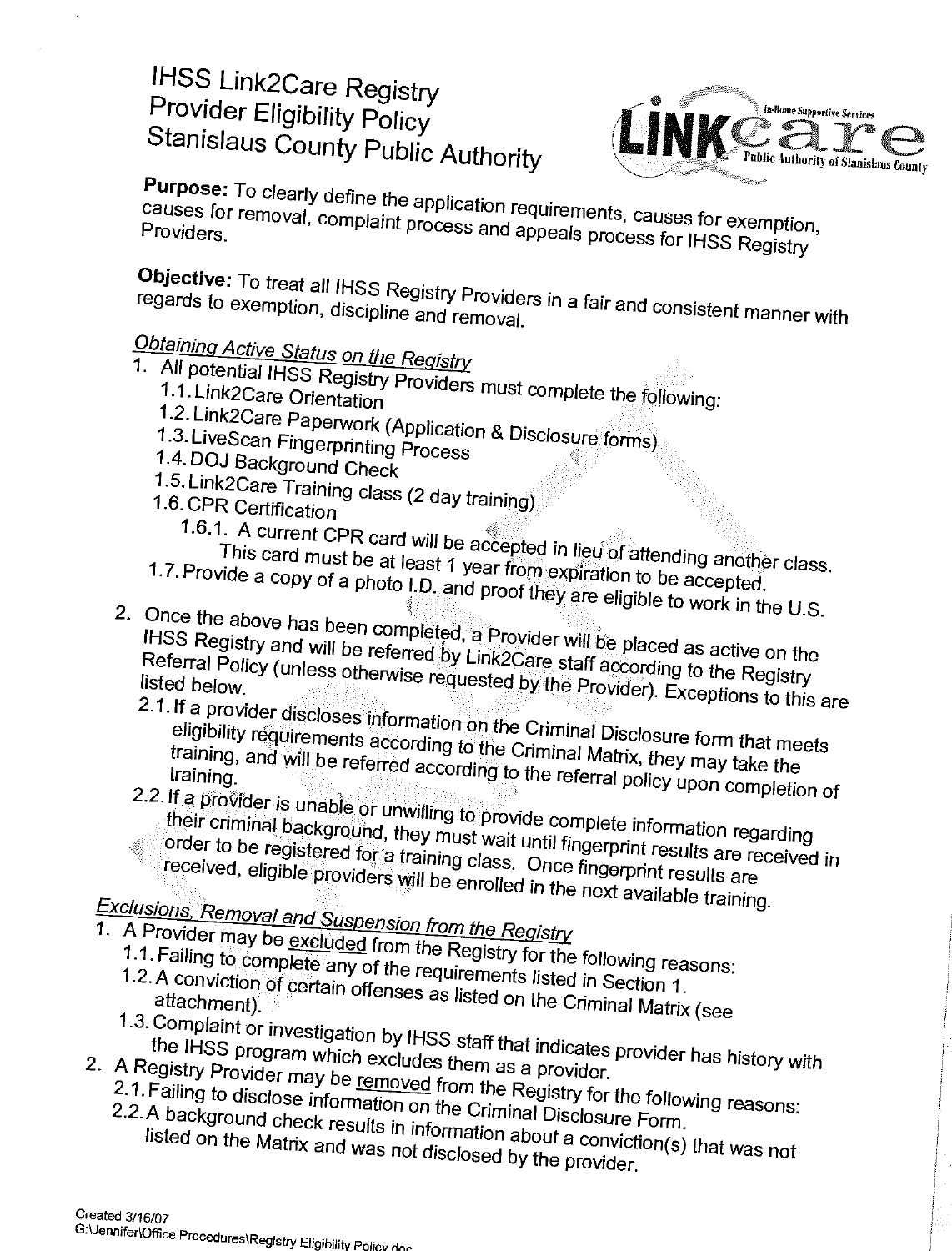# **IHSS Link2Care Registry Provider Eligibility Policy**

![](_page_6_Picture_1.jpeg)

## **Stanislaus County Public Authority**

- 2.3. Multiple convictions are discovered through the background investigation, even though these convictions as single incidents may not be cause for removal.
- 2.4. Three minor complaints are received against the provider within two years. (See complaint policy below)
- 2.5. A single, serious complaint (that has been verified as legitimate) is received against the provider. (See complaint policy below)
- 2.6. A background investigation reveals a conviction that prevents the provider from being on the registry for a specified number of years.
	- 2.6.1. When a background result indicates the provider is ineligible for a specified number of years, Link2Care staff will call the provider and let them know when they can reapply for the registry.
- 3. A Registry Provider may be placed on Inactive status for the following reasons:
	- 3.1. The Provider requests to be inactive.
	- 3.2. A serious complaint is received, and an investigation is being conducted.
	- 3.3. Inability to reach the Provider.
		- 3.3.1. This includes, but is not limited to: disconnected phone numbers and calls to the Provider that are not returned within 48 hours.
	- 3.4. A background investigation reveals a conviction that was not disclosed on the Criminal Disclosure form, but would not prevent the provider from being on the registry. (i.e., convictions from more than 10 years ago, single DUI, etc.)
		- 3.4.1. When a background result does not match the Criminal Disclosure form, Link2Care staff contact the provider and request they come in to the office to amend the form. The provider is placed on inactive status until the form is amended properly.

## **Complaints regarding Providers**

- 1. Complaints received from Recipients or IHSS staff will be investigated by Link2Care staff. Complaints from other sources (i.e. other providers or the general public) may be investigated by IHSS staff, APS, or Link2Care.
- 2. Complaints are classified as either "major" or "minor".
	- 2.1. Major complaints are offenses that indicate abuse, fraud, theft, etc. The Criminal Offense Matrix will be used as a guide in indicating whether a complaint is "major".
	- 2.2. Minor complaints are offenses such as no call/no show, late to work, poor work performance, etc.
- 3. All complaints against providers will be documented in the Registry database and the RS will call the provider to discuss the complaint.
	- 3.1. If a message has to be left for a provider, the RS will not disclose that there has been a complaint, just that a return call is needed.
	- 3.2. The provider response to the complaint will be documented in the Registry database, but the complaint will not be removed.
- 4. Three minor complaints within two years will result in removal from the registry for 6 months. The suspended provider will be sent a letter by the Link2Care Executive Director informing them of the suspension. The letter will explain the appeals process and give the provider an opportunity to respond to complaints.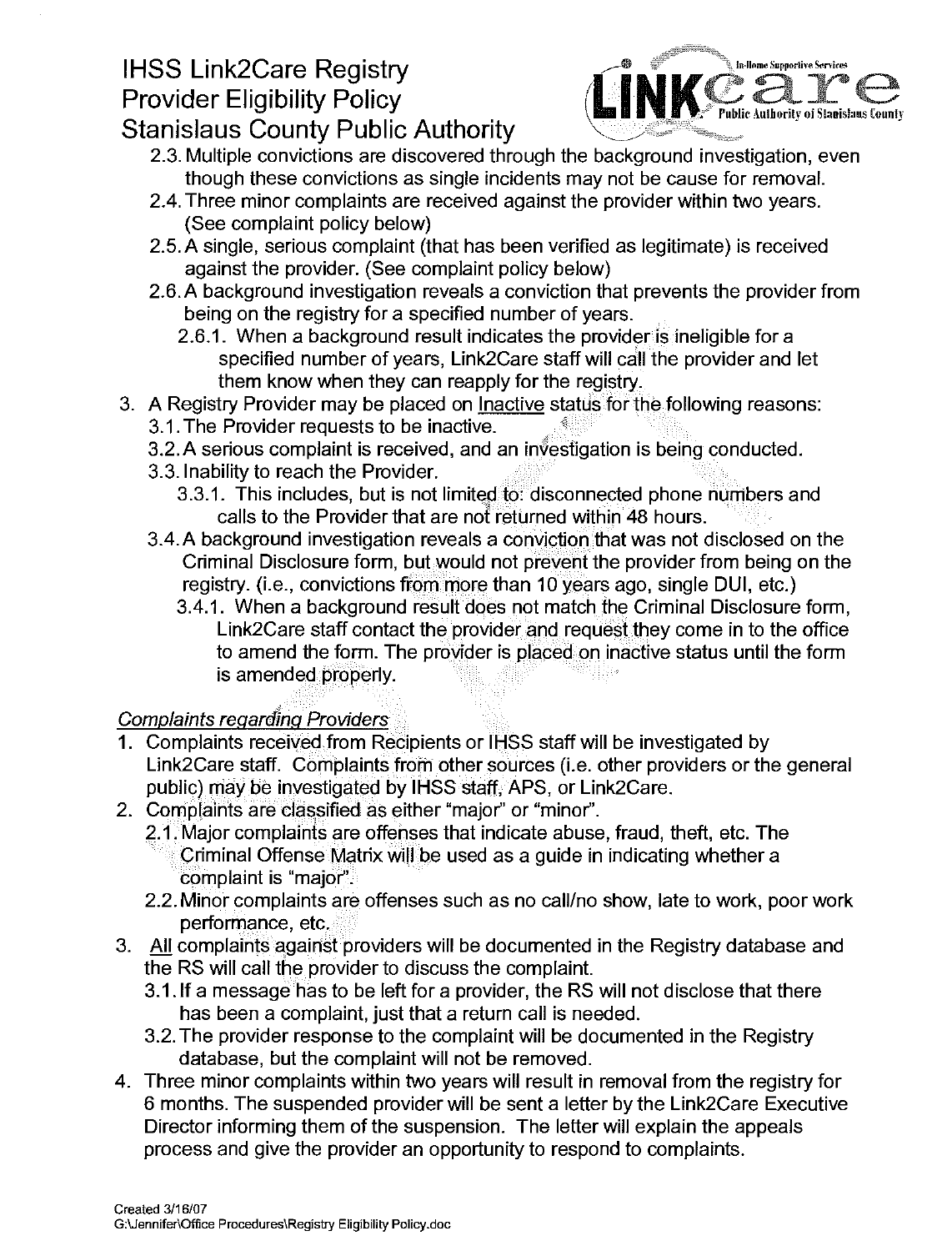# **IHSS Link2Care Registry** Provider Eligibility Policy

![](_page_7_Picture_1.jpeg)

- **Stanislaus County Public Authority** 
	- 4.1. Complaints will continue to be tracked on a "rolling year" basis. Complaints more than two years old will be dropped from the provider record.
		- 4.1.1. If a suspended provider is reinstated and a complaint is received. complaints received within the past two years will continue to count towards suspension. For example, a provider receives complaints on 1/1/07, 3/1/07 and 6/1/07 which triggers a suspension. The provider is reinstated 1/1/08. An additional complaint is received 3/1/08. The previous complaints would still be on the record, resulting in a second suspension for that provider.
	- 4.2. A recipient may only log one minor complaint against a provider. If the recipient continues to employ a provider after a complaint, any subsequent complaints will not be held against the employee.
		- 4.2.1. This "double jeopardy" protection for providers is due to the "three" strikes" policy, which states any three complaints, even if they cannot be proven, can be grounds for suspension from the registry.
- 5. If a provider has been previously suspended due to complaints, and receives enough complaints to be suspended a second time, the second suspension will last for a period of one vear.
- 6. If a provider has two previous suspensions based on complaints, and receives enough complaints to be suspended a third time, they will be permanently removed from the registry.
- 7. One major complaint against a provider will result in suspension, and possible removal from the registry.
	- 7.1. The provider name and details of the complaint may be referred to APS, or the **IHSS Social Worker for further investigation.**
	- 7.2. The Link2Care Executive Director (ED) will review all major complaints once the complainant and provider have been interviewed by the RS. The ED will determine whether to remove the suspension or remove the provider from the registry. (See the appeals policy for information on appealing this decision)

## Appeals process for Providers who have been Excluded, Removed or Suspended

- 1. A provider who has been excluded, removed, or suspended may request a review of their case from the Link2Care Director. If the director feels there are extenuating circumstances to be considered, the Provider's case will be brought to the In-Home Supportive Services Advisory Committee for review.
- 2. The In-Home Supportive Services Committee requires the Provider to produce the following for review:
	- 2.1. A police report of the incident resulting in conviction (if conviction was the cause for exclusion or removal).
		- 2.1.1. The police report must contain the date of incident, the prosecuting district attorney (if available), location and details of the incident.
	- 2.2. A detailed statement of the incident resulting in suspension (if suspension was the result of an offense not handled by the authorities).
- 3. The Committee will make a decision regarding the status of the Registry Provider.
- 4. <INSERT INFORMATION FROM FLOWCHART HERE>